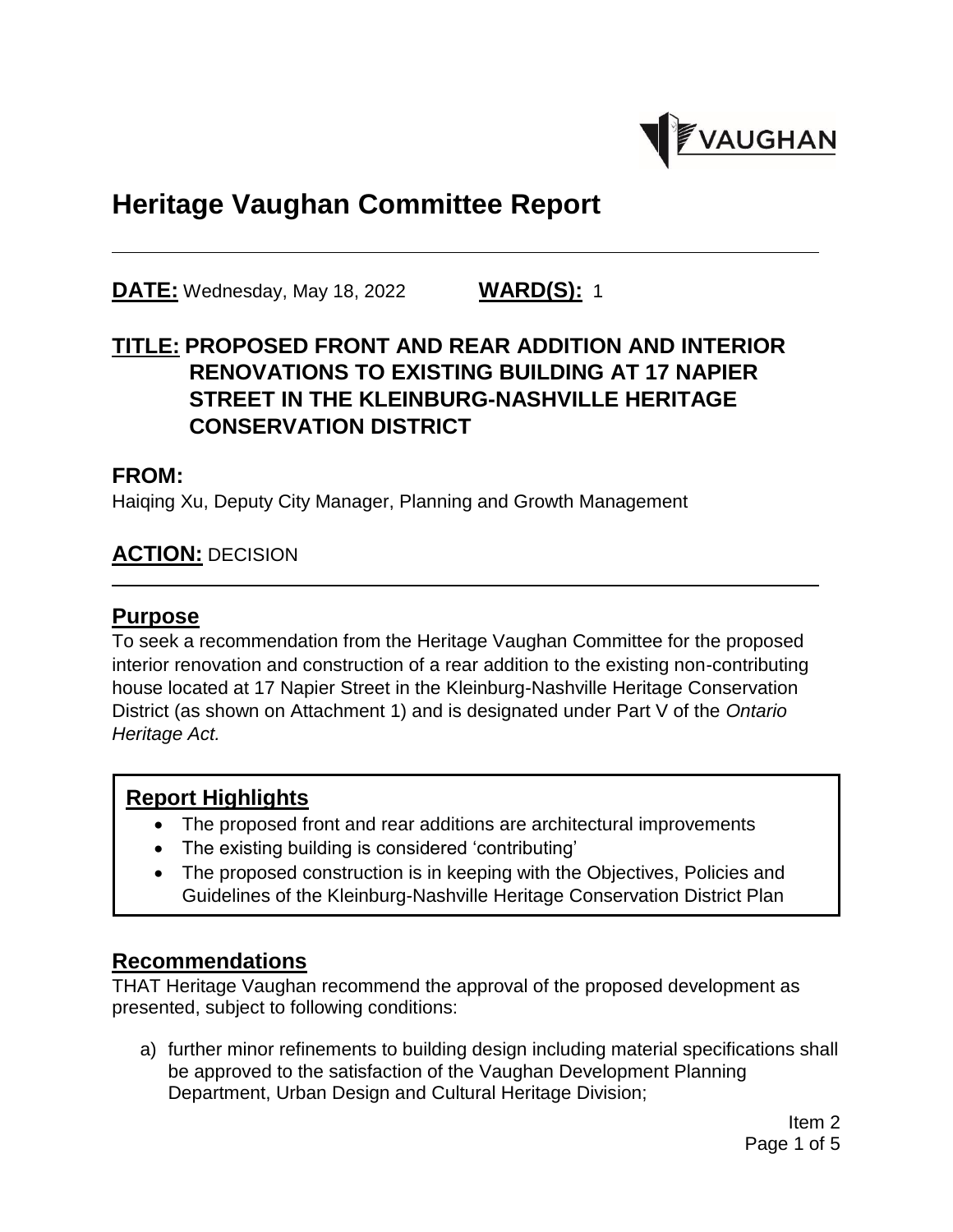- b) any significant changes to the proposal may require reconsideration by Heritage Vaughan Committee, which shall be determined at the discretion of the Director of Development Planning;
- c) that Heritage Vaughan Committee recommendations to Council do not constitute specific support for any Development Application under the *Ontario Planning Act*  or permits or requirements currently under review or to be submitted in the future by the applicant as it relates to the subject application.

# **Background**

The existing building is a two-storey brick faced single family residence with garages facing Napier Street and backing onto a river ravine to the north of the property. The building is considered to be 'contributing'. The owner plans to construct additions to the front and rear of the existing residence, which will comply with existing Kleinburg-Nashville Heritage Conservation District Plan and complement the existing building as an improved fit in the neighbourhood.

# **Previous Reports/Authority**

Not applicable.

# **Analysis and Options**

*All new development must conform to the policies, objectives and supporting guidelines within the Kleinburg-Nashville Heritage Conservation District Plan.* The following is an analysis of the proposed interior renovations and rear 2-storey addition to the existing building located at 17 Napier Street according to the Kleinburg-Nashville Heritage Conservation District Plan ('KNHCD') guidelines.

# *9.2 ARCHITECTURAL STYLES*

*Architectural style is a term used to refer to the identifying characteristics of construction as it has evolved under the force of changing technology and fashion. Before the industrial age, even minor details were custom-made for each building, and it would be hard to find even two identical front door designs from the early 19th century. Nonetheless, each period produced buildings that shared a design vocabulary, including elements of massing, composition, proportions, window and door details, and decorative elements. This section shows the principal styles that have appeared in the Kleinburg-Nashville community, both heritage styles and more recent ones. This section is necessarily brief and does not replace the real research needed for work in the District, as described in Section 9.3.2 and 9.5.1.*

*Additions and alterations to an existing heritage building should be consistent with the style of the original building. New developments should be designed in a style that is consistent with the vernacular heritage of the community. All construction should be of a particular style, rather than a hybrid one. Recent developments have tended to use*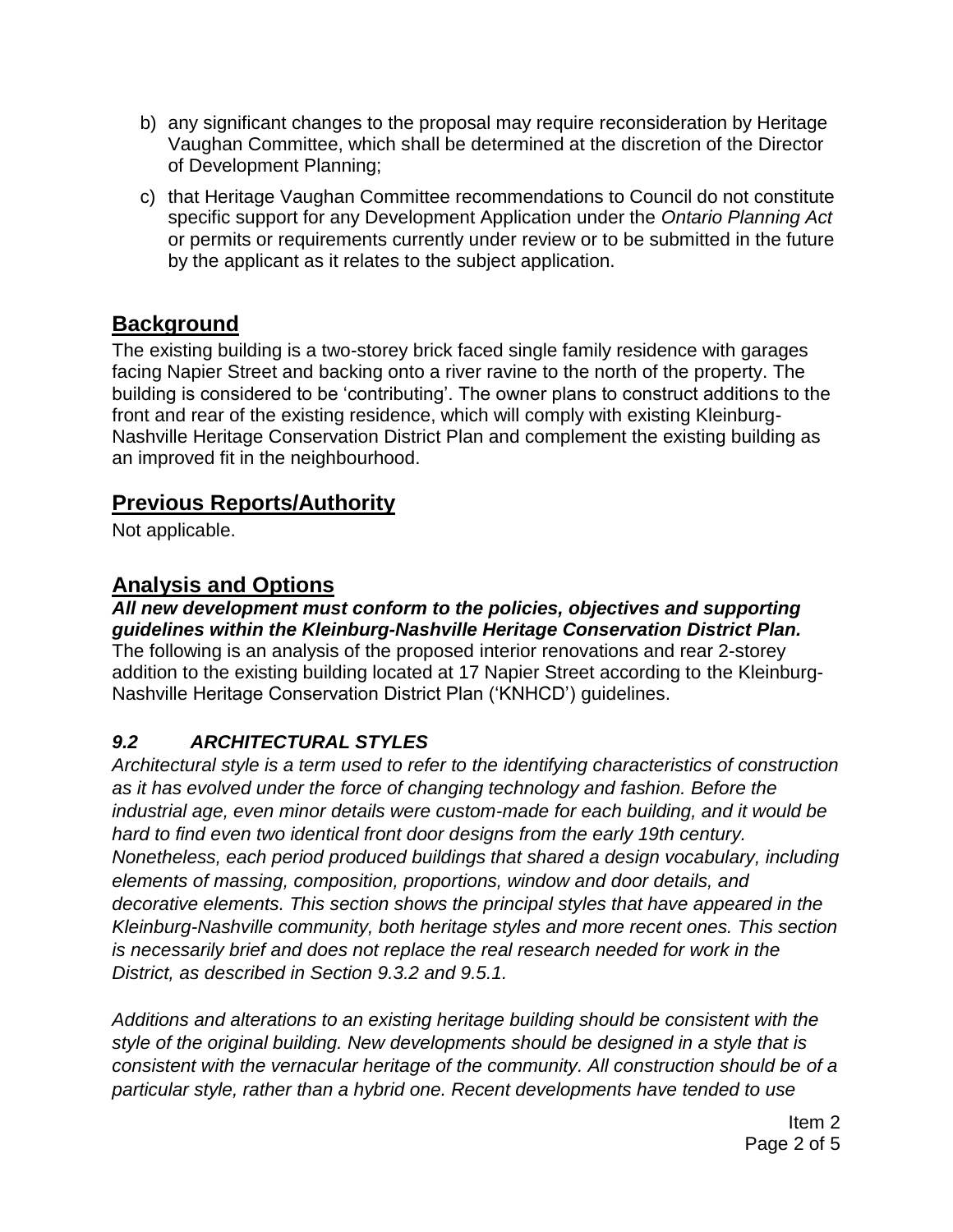*hybrid designs, with inauthentic details and proportions; for larger homes, the French manor or château style (not indigenous to Ontario) has been heavily borrowed from. These kinds of designs are not appropriate for the District.*

The proposed front and rear additions are respecting the existing architectural style of the building and add elements that are part of the language of this architectural style. The proposed finished building will look significantly more developed than the existing.

### *9.3.6 RENOVATIONS*

*When a renovation on a heritage building is undertaken, it should be part of the renovation to remove later work that conceals the original design or is unsympathetic to it. Research should be undertaken, and the design of new work should restore the principal architectural features of the original building.*

#### *Guidelines:*

- *Incorporate restoration of original work in exterior renovation projects.*
- *Use authentic original materials and methods. For example, when replacing aluminum siding, use wood siding or board and batten.*
- *Replace missing or broken elements, such as gingerbread, spindles, or door and window trims.*
- *Remove items, such as metal fascia and soffits that conceal original architectural detail.*

The proposed interior renovations rely on the exterior front and rear additions to complete a plan layout that is more functional than the current one. Although this report and review does not provide input on the interior proposed renovations, the exterior additions maintain the architectural style language through materials, form, mass, and scale, and do not conceal or undermine any of the existing details of the building.

# *9.4.1.2 CONTEMPORARY ALTERATION*

*In some cases, a modem building may be altered in a way that respects and complements its original design. As in every era, modem buildings vary in architectural quality, and some modem homes in the district are quite outstanding. Interest in preservation of the modern architectural heritage is growing, and good modern design deserves the same respect as good design of the 19th century.*

#### *Guidelines:*

- *Additions and alterations using the Contemporary Alteration approach should respect, and be consistent with, the original design of the building.*
- *Many modern buildings are old enough to have already undergone renovations, which may not be in character with either the original design, or historic precedent. In such cases, the design of further new work should restore the architectural consistency of the whole.*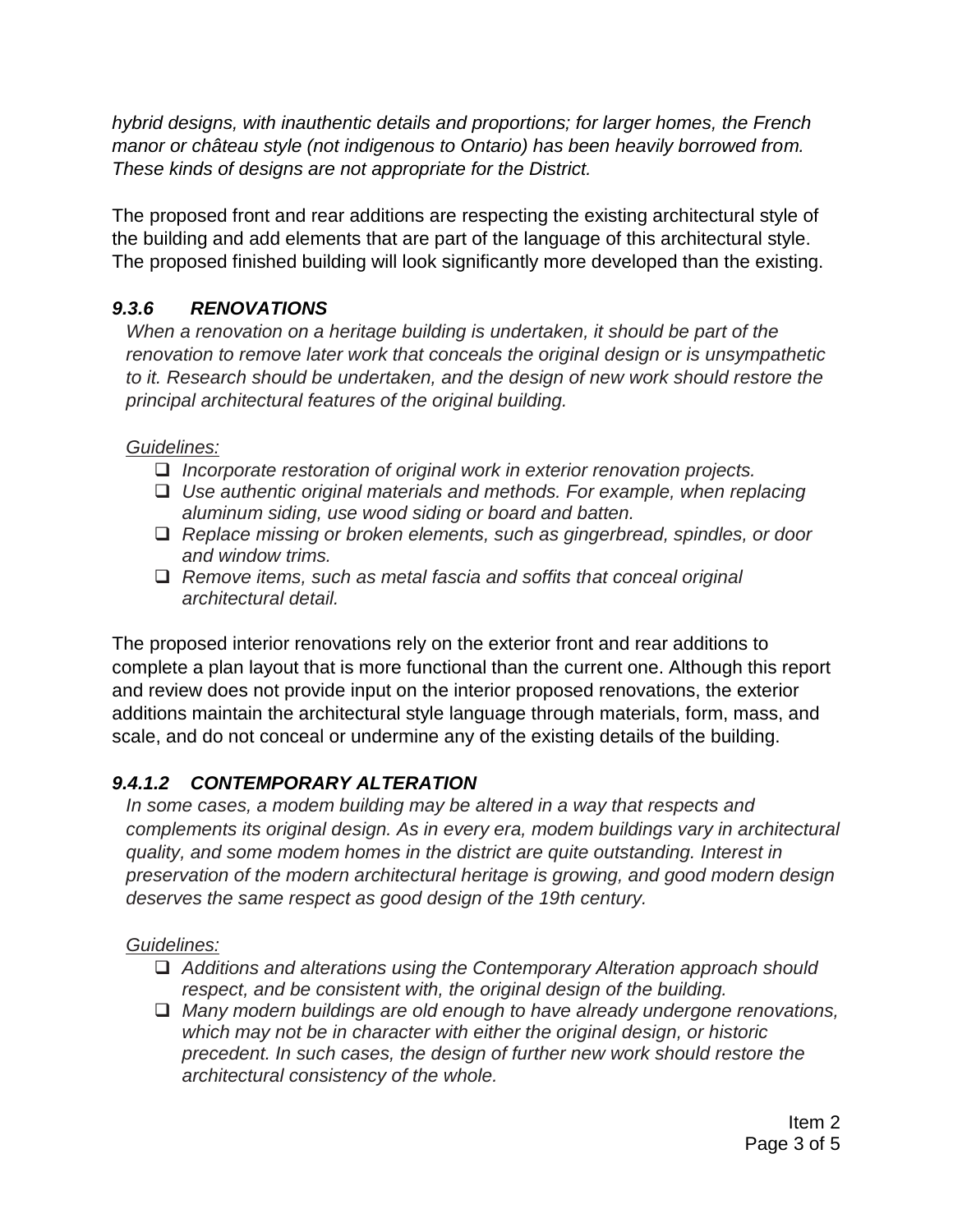*In some cases, modern buildings predominantly feature materials that are out of keeping with the local vernacular heritage, such as tile or artificial stone veneer, and tile or simulated tile roofing. Replacement of these materials with more sympathetic ones, when renovations are being undertaken, is encouraged.* 

The proposed exterior alterations to the existing building are in-keeping with the guidelines of the KNHCD Plan and are well suited for the immediate neighbourhood as well as for the District at large. The elements are complementary to the existing architecture, thus making them consistent with the original design.

#### *9.10.1 HERITAGE BUILDINGS APPROPRIATE MATERIALS:*

#### *Exterior Finish:*

- *Smooth red clay face brick, with smooth buff clay face brick as accent*
- *Wood clapboard, 4" to the weather.*
- *Smooth, painted, wood board and batten siding.*

*Exterior Detail: Cut stone or reconstituted stone for trim in brick buildings. Wood shingles, stucco, or terra-cotta wall tiles in gable ends. Painted wood porches, railings, decorative trim, shutters, fascias and soffits. Painted wood gingerbread bargeboards and trim, where appropriate to the design.* 

*Roofs: Hipped or gable roof as appropriate to the architectural style. Cedar, slate, simulated slate, or asphalt shingles of an appropriate colour. Standing seam metal roofing, if appropriate to the style.* 

*Doors: Wood frames; double hung; lights as appropriate to the architectural style. Real glazing bars, or high-quality simulated glazing bars. Vertical proportion, ranging from 3:5 to 3:7.* 

*Flashings: Visible step flashings should be painted the colour of the wall.*

The proposed front and rear additions are respectful of the existing materials and are constructed to be sympathetic and complementary to the existing building. They are in keeping with the KNHCD Plan guidelines.

# **Financial Impact**

There are no Financial Impacts associated with this report.

# **Broader Regional Impacts/Considerations**

There are no Regional impacts or considerations for this application.

# **Conclusion**

The Development Planning Department is satisfied the proposed front and rear additions conform to the policies and guidelines within the KNHCD Plan. Accordingly, staff can support Council approval of the proposed development located at 17 Napier Street under the *Ontario Heritage Act*.